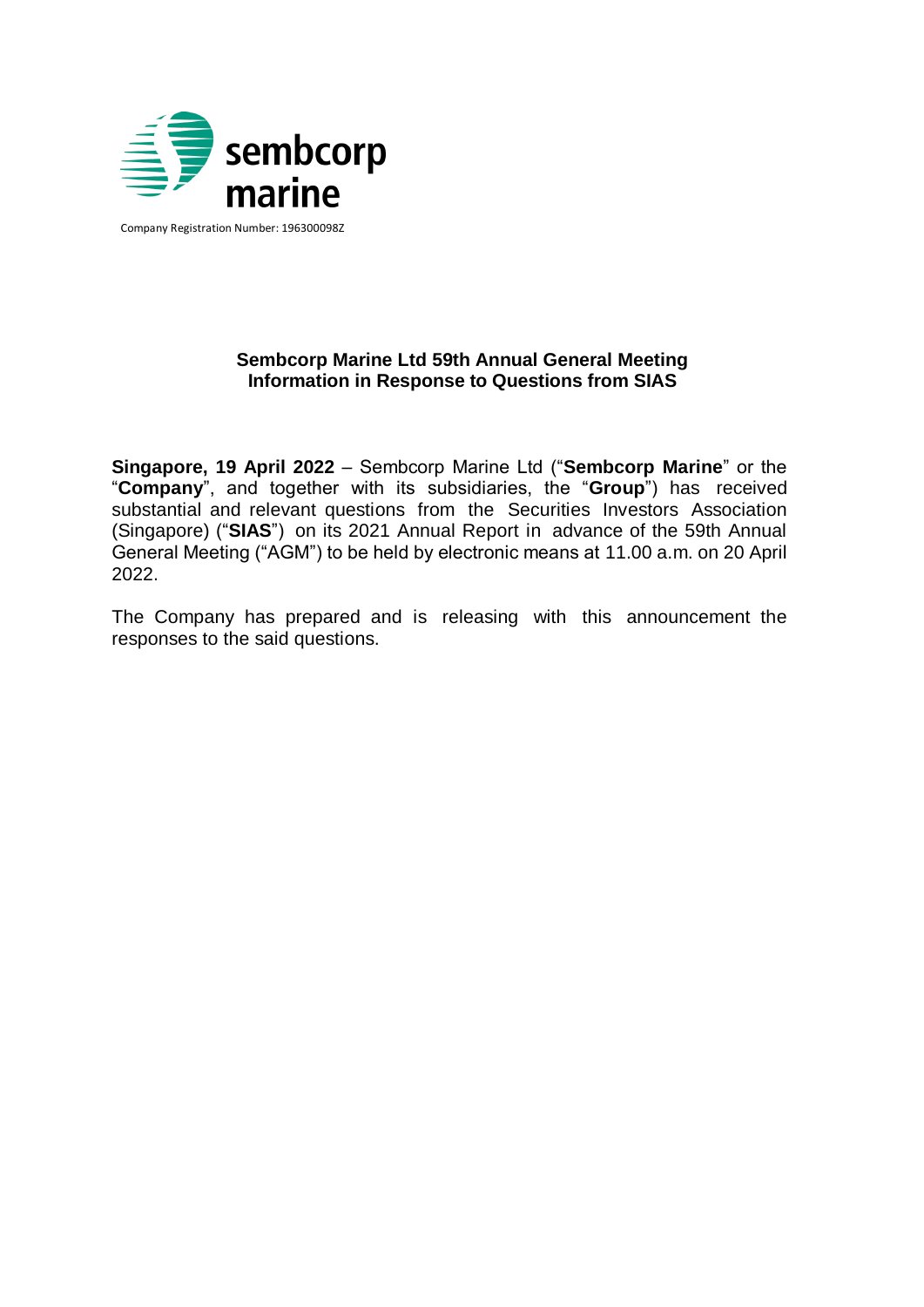# **Written Responses to SIAS' Questions**

#### **Questions**

**1. As shown on pages 4 & 5 of the annual report, the group's 2021 highlights include a 23% increase in revenue to \$1.86 billion and a net order book of \$1.3 billion. The group had also successfully delivered several key projects, including a newbuild floating production unit for Shell, newbuild floating production storage and offloading (FPSO) project for Equinor, etc.**

**As noted in the chairman and CEO's joint report, the group is working on 12 key projects due for completion and delivery from 2022 to 2025 and has just announced a contract for the construction of a wind turbine installation vessel ("WTIV") based on an in-house design in collaboration with the customer on 23 March 2022.**

**For the full year ended 31 December 2021, the group registered a net loss of \$(1.17) billion, with provisions totalling \$839 million. The provisions for costs to be incurred is made up of three key items, namely additional labour and other costs to complete existing projects amounting to \$696 million; reinstatement costs for yards totalling \$75 million, as well as asset impairment loss and project stock write-down of \$68 million.**

- **(i) Can management elaborate further on the "additional labour and other costs" to complete existing projects that amounted to \$696 million?**
- a. **In particular, please provide a breakdown of the additional labour costs and the anticipated manhours.**
- b. **With regard to the additional labour costs, what is the breakdown between additional COVID-related costs and costs that are not due to the pandemic? How much of the \$696 million provision was due to operational requirements/management judgement which led to under-estimation of the labour requirements? For reference, in FY2021, the group recognised total staff costs of \$429.6 million (compared to the provision of \$696 million).**
- c. **Please also provide a breakdown of the major components in "other costs". What is the total provision amount?**
- d. **Did the board, especially the independent directors, carry out a review of the significant provisions and determine if improvements are needed?**
- e. **While the group reported that it had successfully delivered to Equinor the engineering, procurement and construction of hull and living quarters for the Johan Castberg newbuild FPSO for completion in Norway, the project was reportedly delayed for more than a year. The Petroleum Safety Authority Norway (PSA) issued Equinor with an order following the identification of "serious breaches of the regulations". It was reported that the PSA became aware of weldquality errors in the Johan Castberg FPSO hull in the first half of 2020. The safety authority said that extensive repair work was required.**

**According to the PSA, fabrication was transferred from the Tuas Boulevard Yard to three other yards. In addition, welding expertise and quality control were inadequate. Several identified risks remained unresolved over a long period, and the seriousness of some increased during the project period. Accordingly, PSA increased the scope of inspecting hull welds to 100 per cent to ensure safety and**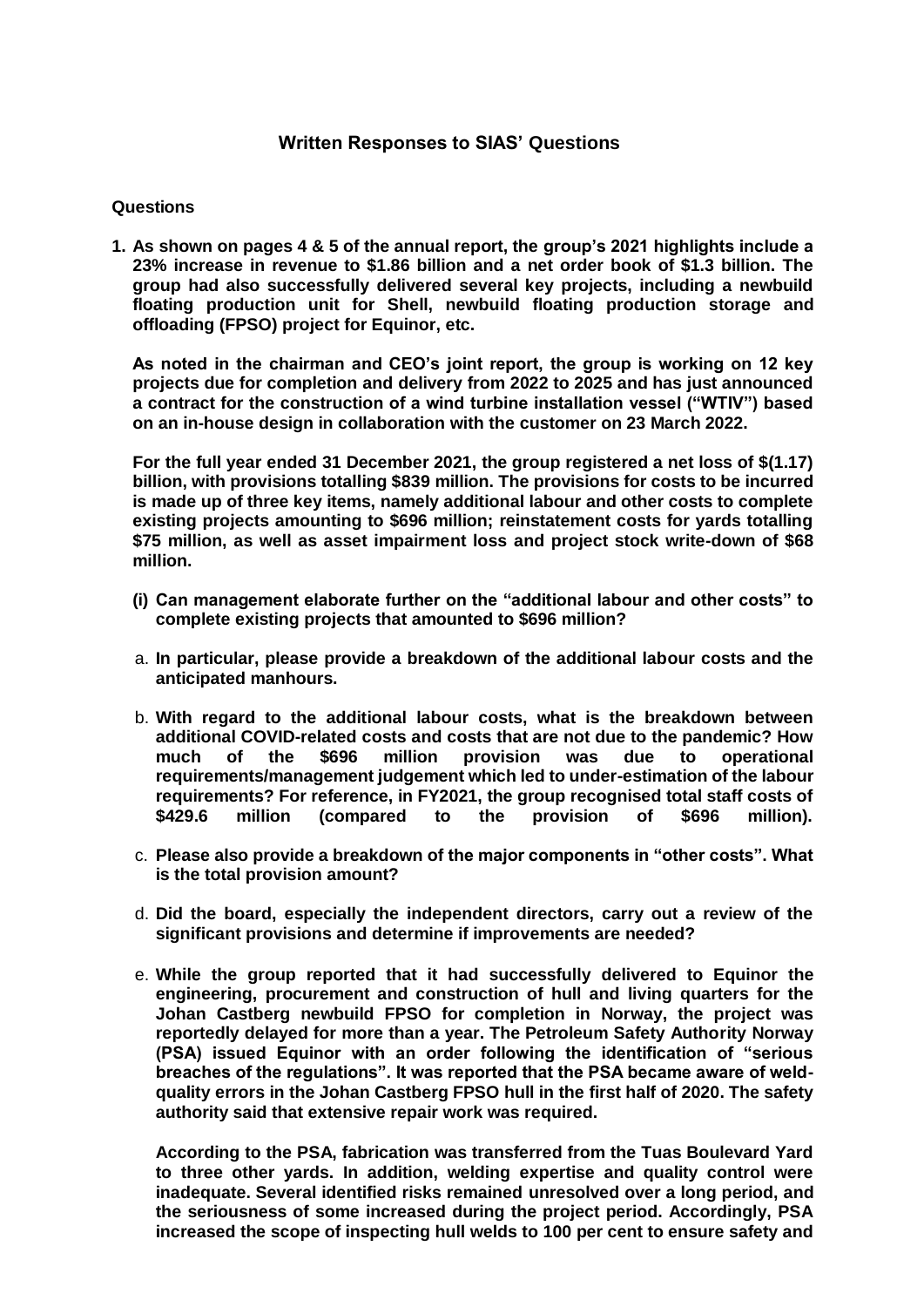**quality. The PSA summary and the full investigation report can be viewed at the following URLs respectively:**

- **[https://www.ptil.no/en/supervision/investigation-reports/2021/order-to](https://www.ptil.no/en/supervision/investigation-reports/2021/order-to-equinor-following-investigation-of-the-johan-castberg-project/)[equinor-following-investigation-of-the-johan-castberg-project/](https://www.ptil.no/en/supervision/investigation-reports/2021/order-to-equinor-following-investigation-of-the-johan-castberg-project/)**
- **[https://www.ptil.no/contentassets/90cba671f56443eea52a6e2a91704acc/invest](https://www.ptil.no/contentassets/90cba671f56443eea52a6e2a91704acc/investigation-report--johan-castberg-project.pdf) [igation-report--johan-castberg-project.pdf](https://www.ptil.no/contentassets/90cba671f56443eea52a6e2a91704acc/investigation-report--johan-castberg-project.pdf)**

**Can management elaborate further on the challenges it faced in the FPSO project? What was the level of oversight provided by senior management and by the board, if any? Can management also explain in greater detail the reasons for PSA' observations on the group's expertise and quality control? What changes, if any, has the group implemented?**

- **(ii) With a net order book of \$1.3 billion, there is little visibility of the group's prospects although it is encouraging that 43% of the group's net order book are for renewables and other cleaner and green solutions sectors (page 11).**
	- a. **What is management's strategy to secure firm orders with strong counterparties given the increase in oil prices in 2022?**
	- b. **In addition, how is the group going to acquire new customers from renewables, other cleaner and green solutions segments?**
	- c. **Are there opportunities to secure additional orders from the WTIV customer (as announced on 23 March 2022)?**

#### **FY2021 Material Provisions**

The past two years have been among the most challenging years for the industry. The outbreak of the COVID-19 pandemic in 2020 extended into 2021, pushing out the industry recovery and creating unprecedented disruptions. FY2021 marks the sixth year of a global oil & gas sector recession.

For the financial year ended 31 December 2021, the Group registered a net loss of S\$1,171 million, largely due to push-out of delivery for its ongoing projects, with significantly higher provisions for manpower and other costs to complete most of the projects during the year and over the next six to nine months.

The net loss took into account the following provisions totaling S\$839 million (post-tax basis):

- (i) Additional labour and other costs to complete existing projects of S\$696 million;
- (ii) An increase in provisions for yards' reinstatement of S\$75 million; and
- (iii) An increase in asset impairment loss and project stock write-down of S\$68 million

The S\$696 million provisions for additional labour and other costs to complete the existing projects include the following:

(a) **Additional labour costs** - Since the onset of the COVID-19 pandemic in 1Q2020, the majority of the Group's projects have been delayed by at least 12 months. The Group has actively recruited additional skilled labour from non-traditional sources in order to complete its projects with minimum further delays. On average, recruitment from nontraditional sources costs more than twice that from the Group's traditional sources, due to higher wages and costly upfront COVID-19 related recruitment costs (e.g. up to five weeks of quarantine in home country and Singapore). Consequently, significant additional manpower provisions have been incurred.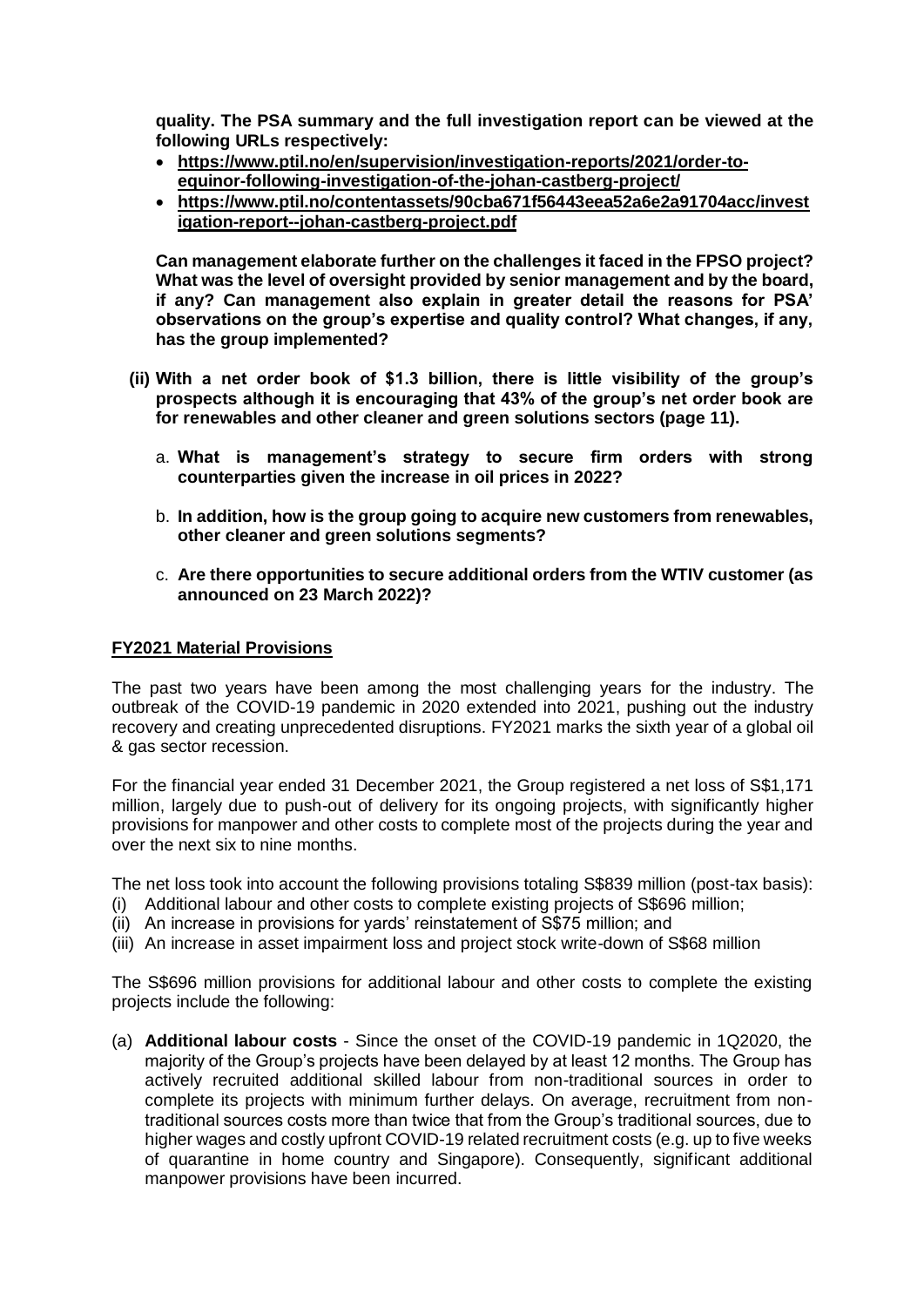(b) **Other Additional costs** - Arising from the delays in project execution, the Group also incurred additional costs due to work re-scheduling, extra sub-contract work, additional material usage and other staff turnover related costs.

# **Operational Challenges**

The Group faced serious and unprecedented challenges in FY2021 as the COVID-19 pandemic persisted, which seriously affected its projects under execution. Despite the challenges, the Group did not see a single cancellation of projects. Instead, the Group managed to deliver a good number of projects during FY2021 to 31 Mar 2022, including the completion of the Johan Castberg FPSO (Floating, Production, Storage and Offloading) vessel and its delivery to Equinor.

Sembcorp Marine's scope of work for the Johan Castberg FPSO vessel comprises the construction of the hull and living quarters. The work on the hull and the living quarters was in an advanced stage when the COVID-19 pandemic occurred, resulting in various work restrictions which caused delays in the project. During the construction of the hull, there were also variations and additions to the scope of work which required more time to complete.

Johan Castberg is designed to FPSO hull main specifications, including Norsoks and DNV Class Rules. The newbuild FPSO also met the stringent requirements of the Norwegian and PSA (Petroleum Safety Authority) regulatory requirements.

The Johan Castberg FPSO project also attained laudable safety achievements of "Target Zero", "Zero Harm" and "Safety Starts with Me" goals and recorded 38 million man-hours without serious incidents. The cumulative Total Recordable Incident Rate (TRIR) stands at 0.16, one of the lowest ever recorded for a newbuild project.

For additional information related to Johan Castberg, please refer to the Company's announcements, Clarifications relating to media reports dated 24 October 2021 and Delivery of Johan Castberg FPSO Project dated 17 February 2022.

#### **Operational Measures**

The Group continues to actively undertake measures to reduce the operational cash burn rate and carefully manage working capital, including deferment of all non-essential capital expenditure.

The Group also worked with external consultants to develop a holistic Performance Improvement Plan ("**PIP**") to drive operational improvements and optimise its cost structure. The PIP includes strategic cost management initiatives, improved project execution and procurement processes, digitisation and overall reduction of overheads, to deliver significant savings and increase the competitiveness and profitability of the Group.

## **Strategic Business Transformation**

With Sembcorp Marine's significant transformation and strategic diversification towards the renewables and cleaner energy space since 2015, it has built a creditable position and track record. The Group's renewable and other cleaner and green solutions account for approximately 30% of turnover and 43% of the net order book in 2021.

The Group has developed innovative capabilities and expanded into greener energy, such as offshore wind, hydrogen, ammonia and electrification, and cleaner solutions for the gas value chain, decarbonisation, as well as carbon capture and storage. Its range of sustainable products includes wind farm solutions, wind turbine installation vessels, zero-emission vessels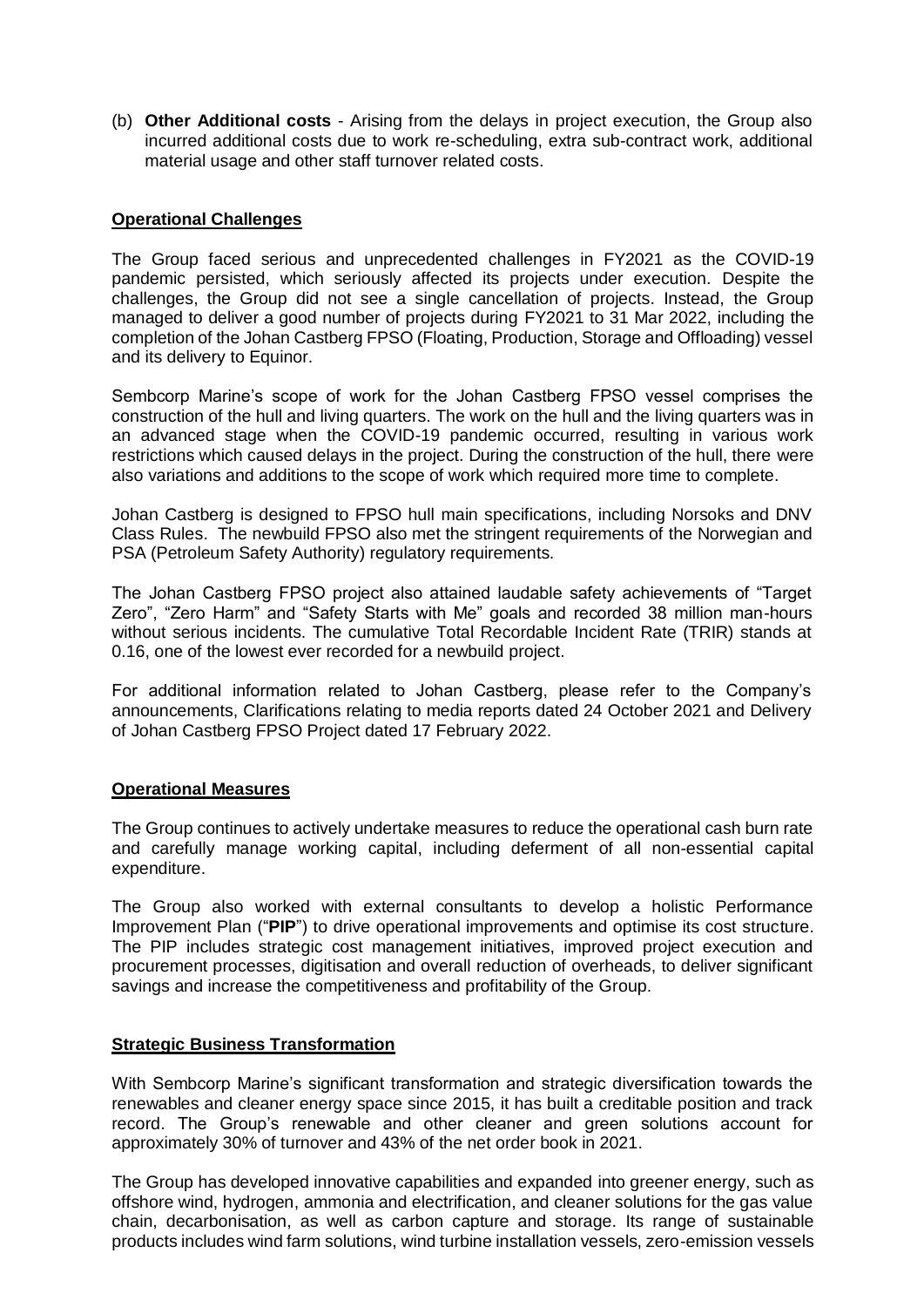fuelled by electricity, hydrogen and ammonia, near-shore liquefied natural gas terminals, LNGbattery hybrid tugs, as well as small waterplane area cylindrical hull solutions for diverse green energy and sustainability applications.

Through ongoing investments in innovation and technology, the Group will continue to enhance its competitive edge to seize opportunities in the oil and gas segment, as well as renewable energy and other green solutions which are expected to grow exponentially. Global offshore wind expenditure is projected to grow at a compound annual growth rate (CAGR) of 11% this decade to reach US\$126 billion per year by 2030, according to independent energy research firm, Rystad Energy.

Sembcorp Marine will continue to leverage its global footprint and integrated facilities across Singapore, Indonesia, the United Kingdom, Norway and Brazil to support the industry's diverse project requirements and to contribute to the global transition towards a low-carbon sustainable future.

For more information, please refer to the response to Question 3.

**2. On 24 June 2021, the company announced that it had entered into a non-binding Memorandum of Understanding with Keppel Corporation Limited to explore the potential combination of Sembcorp Marine and Keppel Offshore & Marine ("Keppel O&M"). If completed, the potential combination would create an entity to increasingly seize emerging opportunities, particularly in the renewable and clean energy sectors.**

**The company has stated that due diligence process is ongoing and that it is working towards a definitive agreement in the first half of 2022. Keppel Corporation has announced that it is working towards a definitive agreement by 30 April 2022.**

- **(i) Can the board help shareholders understand who is leading the negotiation with Keppel?**
- **(ii) What is the level of involvement by the directors?**
- **(iii) What is causing the delay in the negotiation?**
- **(iv) Can management (re)state the expected synergies? Given that Keppel O&M will be exiting the rig business, how will the group leverage its relatively stronger position to make an opportunistic acquisition of Keppel O&M since Keppel is looking to restructure and dispose of Keppel O&M?**
- **(v) It was also reported that the company may pay Keppel a cash consideration of up to \$500 million. Does the board and management consider it more prudent to minimise any cash component and structure any potential combination with the issuance of new shares (and not cash)?**
- **(vi) How does management ensure that it does not overpay for any potential combination as risks remain elevated despite the increase in oil prices?**

# **Ongoing Discussions & Due Diligence**

Parties from Sembcorp Marine and Keppel are involved in the ongoing discussion and due diligence with support from their respective advisers.

The Board is involved in the due diligence process through timely updates and discussions with the Sembcorp Marine team and advisers, with a view to protect the interest of the Company's shareholders.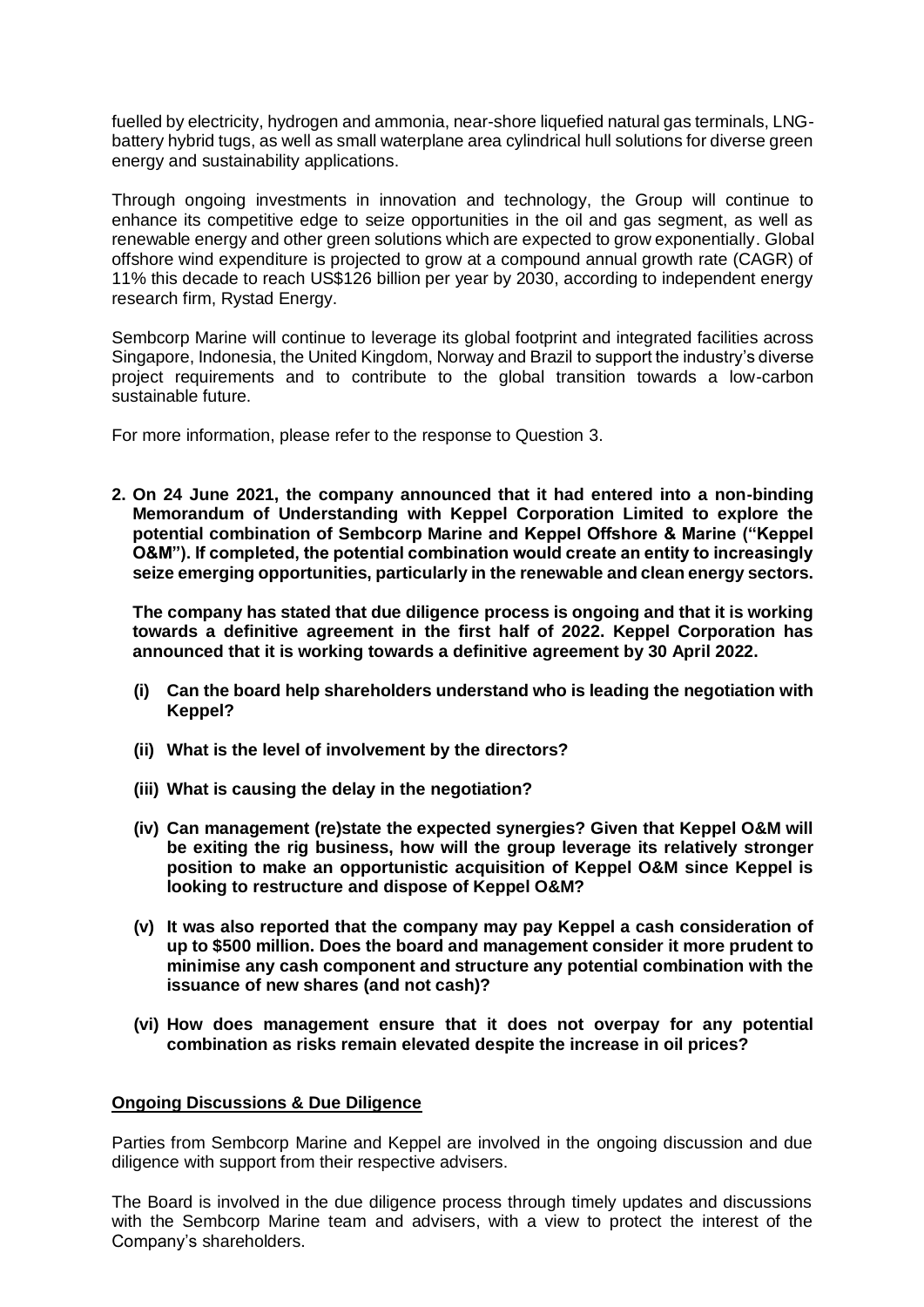As per the joint announcement made by Sembcorp Marine on 31 March 2022, whilst both parties have made progress with the negotiations, additional time and deliberation is required to complete ongoing due diligence, reach mutual agreement on the transaction terms and finalise definitive legal documentation. Both parties remain committed to continuing with the exclusive negotiations.

## **Rationale of Proposed Combination**

Reference is made to the 24 June 2021 Announcement where the Company shared that the objective of the Proposed Combination is to create a stronger combined entity which will deliver sustainable value over the long term for Sembcorp Marine and Keppel O&M and our respective stakeholders.

The Proposed Combination is in response to dramatic changes in the global O&M engineering and energy sectors, which are seeing a major transition away from oil globally. If and when completed, the potential combination would create a stronger player to capitalise on growing opportunities in the O&M, renewable and clean energy sectors.

With the complementary strengths of both businesses, the combined entity would be able to accelerate the Combined Entity's expansion into O&M renewables opportunities. The Combined Entity would be better positioned to participate in larger contracts, whilst pursuing the synergies that can arise from the increased operational scale, broader geographic footprint and enhanced capabilities of a larger entity.

The Combined Entity brings together the best talent, engineering skills, intellectual property, technical know-how, and complementary yard capabilities of both parties. This will enhance the strength and resilience of the Combined Entity to better address its target market segments globally.

# **Details of Proposed Combination**

According to the terms of the MOU, Sembcorp Marine and Keppel Corporation will undertake mutual due diligence and discuss the terms of the Proposed Combination. Given the ongoing due diligence and discussions, we are unable to comment on the transaction terms.

The Company will update shareholders in due course in the event of any material developments in relation to the Proposed Combination.

The Board and management of Sembcorp Marine would like to assure shareholders that it is cognizant of its fiduciary responsibilities to shareholders and will do their upmost to secure a win-win outcome for both parties.

**3. On 8 December 2021, the company announced the appointment or Yap Chee Keong as an independent director of the board. Mr Yap Chee Keong has also been appointed deputy chairman of the board and a member of the board's executive committee.** 

**The profiles of the directors, including Mr Yap Chee Keong, can be found on pages 38 to 42 of the annual report. Additional information on directors seeking re-election or re-appointment can be found on pages 202 to 209 of the annual report.** 

**In particular, it is noted that Mr Yap Chee Keong has been a director of Sembcorp Industries since 1 October 2016. The company demerged from Sembcorp Industries in September 2020.**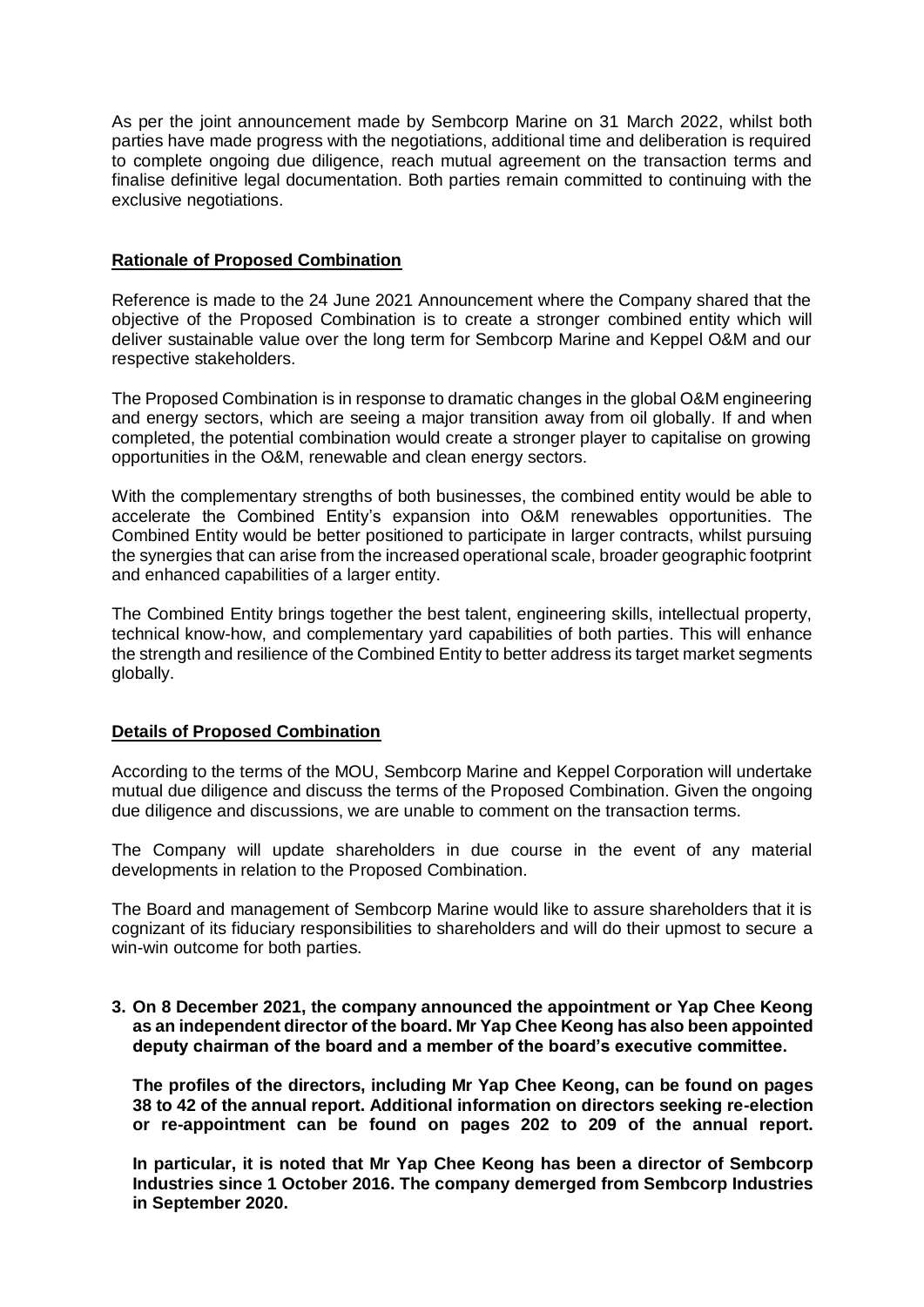- (i) **Has the nominating committee (NC) reviewed the overall desired competency matrix of the board and identified any gaps in skills or competencies that could be addressed in future director appointments?**
- (ii) **What was the search and nomination process for directors, especially independent directors? How widely did the NC cast its net to identify potential director(s)?**
- (iii) **In particular, can the board and the NC elaborate further on the selection criteria and the search and nomination process (as required in the SGX template; see below) that led to the appointment of Mr Yap Chee Keong?**
- (iv) **As Mr Yap Chee Keong is seeking his re-election at the AGM, can the director let shareholders know if he has any experience in the shipbuilding and oil & gas industry? How does Mr Yap expect to contribute to the board and to the group as the group is still faced with serious challenges in the industry?**

**The company will be seeking shareholders' approval at the forthcoming 2022 AGM for payment of directors' fees of up to \$2.25 million. Shareholders' approval is being sought for a higher amount of directors' fees for FY2022 mainly because of the inclusion of an all-in fee for the deputy chairman of the board who was appointed in December 2021.**

(v) **What are the roles and responsibilities of the deputy chairman of the board? Can the NC help shareholders understand if there is a significant overlap in the roles and responsibilities of the chairman and that of the deputy chairman?** 

**In addition, four other directors retire by rotation pursuant to article 94 of the company's constitution and are seeking their re-appointment as directors. They are Mr Wong Weng Sun (Resolution 2), Mrs Gina Lee-Wan (Resolution 3), Mr Patrick Daniel (Resolution 4) and Mr Tan Wah Yeow (Resolution 5).** 

**Mrs Gina Lee-Wan, Mr Patrick Daniel and Mr Tan Wah Yeow are deemed independent directors who were first appointed to the board on 20 April 2015, 20 April 2018 and 10 December 2018 respectively.** 

**In June 2020, the board of directors of the company (which includes the three retiring IDs mentioned above), recommended a renounceable underwritten rights issue to raise gross proceeds of approximately \$2.1 billion (the "2020 Rights Issue"). The \$0.6 billion net proceeds from the 2020 Rights Issue turned out to be insufficient for the group to ride through the ongoing industry downturn and continuing COVID-19 impacts. Just 12 months later, the group launched a "\$1.5 billion Recapitalisation" exercise to strengthen the group's liquidity and balance sheet.**

- (vi) **Can the independent directors let shareholders know their individual contribution to the group since their appointment? How effective have they been?**
- (vii) **With the benefit of hindsight, can the NC and the directors seeking re-election help shareholders understand if the non-executive directors on the board have the appropriate balance and mix of skills, knowledge, experience, especially in the shipbuilding and O&M sector to engage in effective and constructive debate with the executive directors?**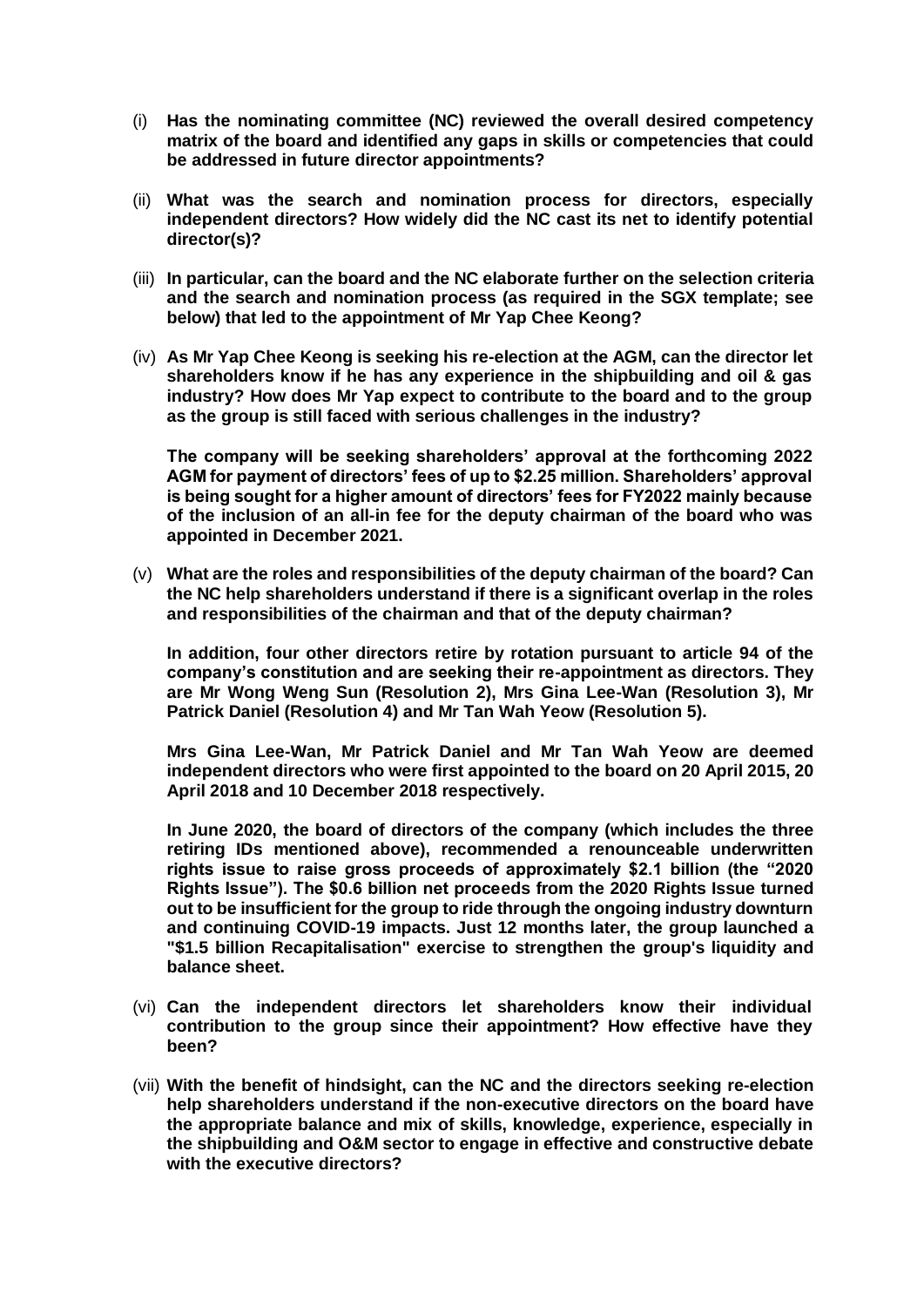- (viii) **In particular, did the independent directors, collectively, have sufficient industry knowledge to value-add and to contribute to the board in operational matters, such as the Johan Castberg newbuild FPSO project?**
- (ix) **In addition, did the independent directors seeking their re-election review their roles and the board's decision-making in the 2020 Rights Issue that turned out to be grossly insufficient just 12 months later? If so, what are the key findings?**

#### **Appointment of a New Director**

The Board has put in place a process for the selection and appointment of directors. The process is led by the Nominating Committee ("**NC**"), which recognises that an effective and cohesive board requires the right balance of industry knowledge, experience, core competencies, skills and professional qualifications, as well as diversity.

With respect to the appointment of a new director, the NC reviews the range of expertise, skills and attributes of the Board and its composition. The NC then identifies and shortlists a few candidates with appropriate profiles for nomination. The NC also conducts an assessment to review the candidates (including their qualifications, attributes, capabilities, skills, age, past experience); and ascertain that the candidates are independent from any substantial shareholders of the Group and/or from Management and business relationships with the Group.

The Board considers the NC's recommendations before appointing a candidate as a director of the Company in accordance with the Company's Constitution. Upon appointment, the NC also reviews and recommends to the Board the new director's appointment to the appropriate Board committee(s) after matching the director's skill set to the needs of each Board committee and taking into consideration an equitable distribution of responsibilities among the existing Board members.

The Company has implemented a board diversity policy. The Company recognises and embraces the benefits of having a diverse Board. The benefits include adopting a broad strategic perspective, enhancing decision-making and ensuring effective governance. The Board is made up of members from diverse backgrounds (gender, ethnicity and nationality) and expertise (including but not limited to the core competencies of accounting, finance, business management experience and industry knowledge). While striving for diversity, all Board appointments are made on merit, taking into account the skills, experience, independence and knowledge needed for the Board as a whole to be effective. The composition of the Board meets the diversity targets adopted by the Company.

The tenure of the directors reflects a good balance between continuity and fresh perspectives. The Board's size and composition are appropriate given the size and geographic footprint of the Group's operations.

The NC considered Mr Yap Chee Keong's skillsets, experience and independence, and determined that he was suitable for the appointment as the Deputy Chairman of the Sembcorp Marine's Board. Please refer to the Company's [announcement dated 8 Dec 2021.](https://links.sgx.com/1.0.0/corporate-announcements/UCCFMO4B1WPJIY8Y/1ad93cf40e915edf92fd5a1f244da0b77a5ec6aeae7ac385102130cfe73f2cd6)

The NC ensures that new directors are aware of their duties and obligations. The Company has adopted a directors' training and development policy whereby directors will be trained and informed of their duties and obligations. Each director is expected to allocate sufficient time and commitment to the Company so as to diligently carry out his duties. The Company has adopted a policy to address directors' competing time commitments when they serve on multiple boards and have other principal commitments. The NC conducts a review of the time commitment of each director annually. Each director in general cannot hold more than four directorships in listed companies. Information on each director's other listed company